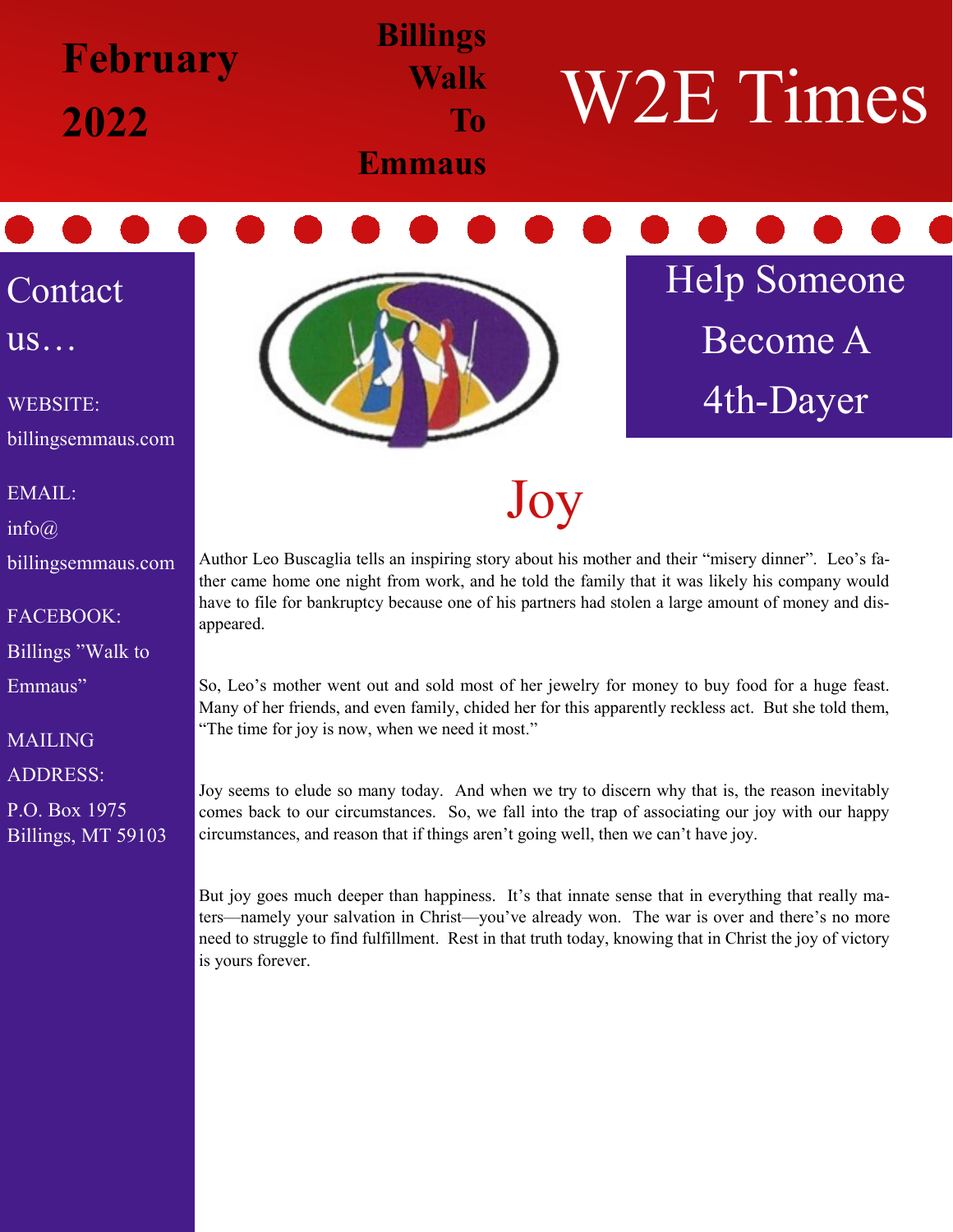# Bible Trivia

1. Who was anointed by the Holy Ghost?

Hint: Acts 10:38

2. Who was anointed a stone before dedicating it to God?

Hint: Genesis 28:18

3. Who told the early Christians that God had "given the earnest of the spirit in our hearts"?

Hint: 2 Corinthians 1:22

4. What man and his sons were anointed by Moses with the blood of a ram?

Hint: Leviticus 8:23-24

5. According to James, who should anoint a sick believer with oil?

Hint: James 5:14

6. What king of Persia was regarded to be God's anointed one?

Hint: Isaiah 45:1

7. What priest anointed Solomon king? Hint: 1 Kings 1:39

## B-17 Bomber

The Reverend Ben Patterson once said, "Hope delivers us from the despair that nothing we do matters, and enables us to tackle even the most menial job with vigor." He goes on to share an illustration from World War II.

*A B-17 bomber flying over Germany during the latter days of the war was hit several times by flak and shells, even taking direct hits on its fuel tank. Miraculously, the bomber did not explode. When*  it finally landed, several of the crew investigated the unexploded shells lodged in the aircraft's fuse*lage. Dismantling the shells they were amazed to discover that they were empty. That is, except for a note written in Czech, which read, "This is all we can do for you now." Those men and who knows how many others owed their lives to a member of the Czech underground, quietly working day after day at an assembly line—hoping his efforts would make a difference.*

It's easy to get discouraged when you feel like your best years are behind you. But the truth is that as a believer, your best opportunities are always now.

## Elijah's Test

The Sunday School teacher was explaining the story of Elijah the Prophet and the false prophets of Baal to her class. She explained how Elijah built the altar, put wood upon it, cut the steer in pieces and laid it upon the altar. And then Elijah commanded the people of God to fill four barrels of water and pour it over the altar. He had them do this four times. "Now," said the teacher, "can anyone in the class tell me why the Lord would have Elijah pour water over the steer on the altar?"

A little girl raised her hand with great enthusiasm and said, "To make the gravy!"

### Greet One Another

British minister J.H. Jowett told the story of a convict from Darlington, England. He had just been released after three years in jail when he happened to pass the mayor on the street. Expecting nothing more than cold ostracism, he did not know how to respond when the major tipped his hat, and said, "Hello! I'm glad to see you! How are you?"

Years later the two accidentally met in another city. The mayor didn't remember the man, but the man had never forgotten the mayor. He said, "I want to thank you. When I came out of prison, you spoke a kind word to me, and it changed my life."

1 Peter 5:14 says, "Greet one another with a kiss of love." Simply greeting one another is not that hard, and what is small to you may be huge to someone else.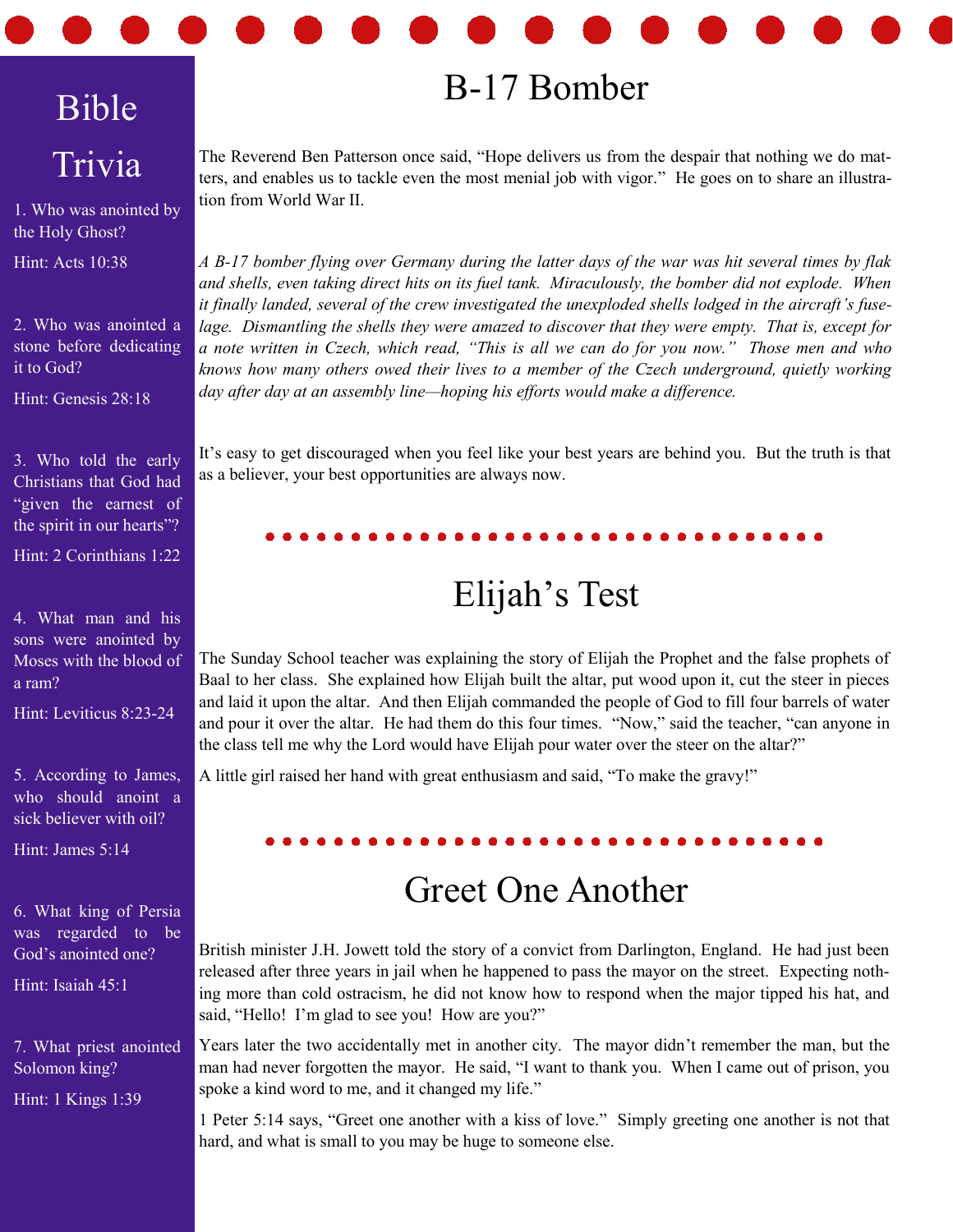# Spiritual **Thoughts**

Emotions don't determine truth; God's word does.

The Bible is not a book of suggestions.

Your life doesn't get better by chance. It gets better by change.

God didn't give us the Bible to make us smarter sinners. God gave us the Bible to increase our level of obedience.

Faith makes things possible—it does not make them easy.

God calls us to show others Christ...not fix their behavior.

The chains of habit are scarcely ever heavy enough to be felt, till they are too strong to be broken.

He paid a debt He didn't owe because we owed a debt we couldn't pay.

## Tomb Was Empty

A little boy named Philip with Down Syndrome attended a third-grade Sunday school class with several eight-year-old boys and girls. Typical of that age, the children did not readily accept Philip with his differences.

One Sunday, the teacher brought egg-shaped pantyhose containers for the students and told the children to go outside, find some symbol for new life, and put it in the egg-like container. Back in the classroom, they would share their new life symbols, opening the containers one by one. After running about the church property in wild confusion, the students returned to the classroom and placed the containers on the table.

Surrounded by the children, the teacher began to open them one by one. When one was opened, revealing nothing inside, the children exclaimed, "That's not fair! Somebody didn't do their assignment."

Philip spoke up, "That's mine."

"Philip, you don't ever do things right!" a student retorted. "There's nothing there!"

"I did so do it," Philip insisted. "It's empty, just like Jesus' tomb was empty!"

Silence followed. From then on, Philip became an accepted member of the class. He sadly died not long afterward from an infection most normal children would have shrugged off. At the funeral, this class of eight-year-olds marched up to the altar, not with flowers, but with their Sunday school teacher, each to lay on it an empty pantyhose egg.

Whatever challenges you face today, the resurrection of Jesus Christ can give your life hope, meaning, and purpose. So rest in the goodness of God and the new life you've been given through Jesus' resurrection!

### First Slingshot

A little boy visiting his grandparents was given his first slingshot. He practiced in the woods, but he could never hit his target. As he came back to Grandma's backyard, he saw her pet duck. On an impulse he took aim and let it fly. The stone hit, and the duck fell dead.

So he panicked and hid the dead duck in the woodpile, only to look up and see his sister watching. After lunch that day, Grandma said, "Sally, let's wash the dishes." But Sally said, "Johnny told me he wanted to help in the kitchen today. Didn't you, Johnny?" And she whispered to him, "Remember the duck." So Johnny did the dishes.

Later Grandpa asked if the children wanted to go fishing. Grandma said, "I'm sorry, but I need Sally to help make supper." Sally smiled and said, "That's all taken care of. Johnny wants to do it." Again she whispered, "Remember the duck." Johnny stayed while Sally went fishing.

Finally, after several days of Johnny doing both his chores and Sally's, he couldn't stand it. He confessed to Grandma that he'd killed the duck. "I know, Johnny," she said, giving him a hug. "I was standing at the window and saw the whole thing. Because I love you, I forgave you. I just wondered how long you would let Sally make a slave of you."

How many Christians today have received forgiveness in Christ, but miss out on living in the freedom they have? Don't live under the impression that you still have to earn your salvation. Instead, live in the freedom that Christ has bought you!